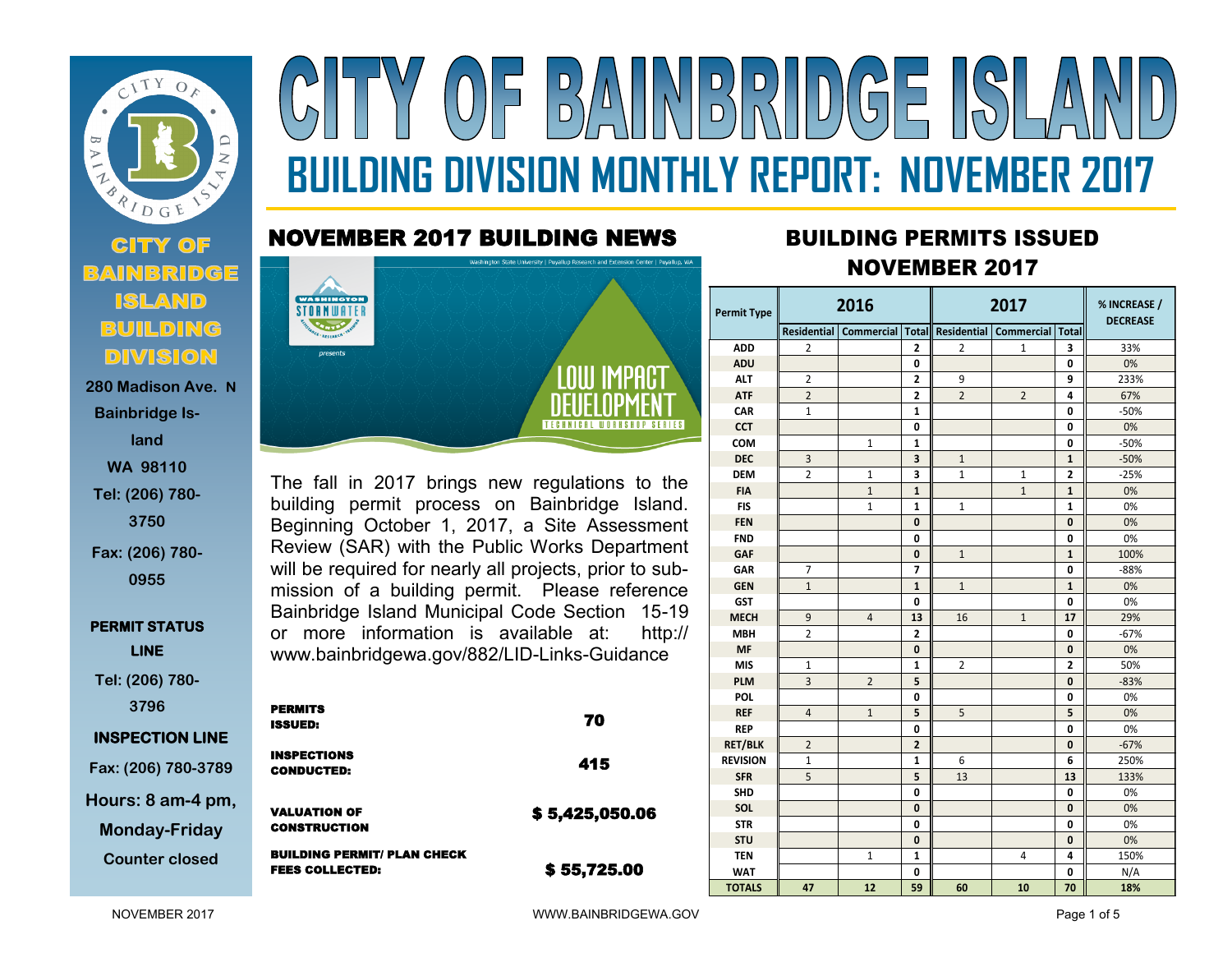| <b>Permits Issued</b>                                  |                       |                                                       |                                                                                                                                                              |                                                       |             |              |  |  |
|--------------------------------------------------------|-----------------------|-------------------------------------------------------|--------------------------------------------------------------------------------------------------------------------------------------------------------------|-------------------------------------------------------|-------------|--------------|--|--|
| <b>Permit Type</b>                                     | <b>Permit Number</b>  | <b>Applicant</b>                                      | <b>Project Description</b>                                                                                                                                   | <b>Project Address</b>                                | Date Issued | Valuation    |  |  |
| <b>Commercial Demolition</b>                           | <b>BLD22784</b>       | <b>SOLAK ADEM &amp; BIRGUL</b>                        | Demo 3 walls, remove flooring!                                                                                                                               | 146/148 Winslow<br>Way                                | 11/09/2017  |              |  |  |
| <b>Commercial Demolition</b>                           | BLD22685 DEMO         | <b>BAINBRIDGE ISLAND METRO</b><br>PARK & REC          | Complete demo of existing dock.                                                                                                                              | 8588 NE HIDDEN<br><b>COVE RD</b>                      | 11/28/2017  |              |  |  |
| <b>Commercial Demolition Total: 2</b>                  |                       |                                                       |                                                                                                                                                              |                                                       |             | \$0.00       |  |  |
| Commercial Fire Sprinkler System                       | <b>BLD 21843C-FIS</b> | <b>ATTALINA LLC</b>                                   | New 3 unit sprinkler system                                                                                                                                  | 390 ERICKSEN AVE<br><b>NE</b>                         | 11/03/2017  | \$15,000.00  |  |  |
| Commercial Fire Sprinkler System                       | <b>BLD22709</b>       | SUNRISE PROPERTIES I LLC                              | Installing new FIS                                                                                                                                           | 7480 NE BUCKLIN<br><b>HILL RD</b>                     | 11/03/2017  | \$27,000.00  |  |  |
| Commercial Fire Sprinkler System 2<br>Total:           |                       |                                                       |                                                                                                                                                              |                                                       |             | \$42,000.00  |  |  |
| <b>Commercial Mechanical</b>                           | <b>BLD22260C-MEC</b>  | <b>COULTAS THOMAS A</b>                               | 500 gal offsite propane tank                                                                                                                                 | 8835 THREE TREE<br>LN NE                              | 11/06/2017  |              |  |  |
| <b>Commercial Mechanical</b>                           | BLD22789              | MADISON AVENUE RETIREMENT<br><b>CTR</b>               | replacement of new air handler                                                                                                                               | 285 Madison Ave N 11/13/2017                          |             | \$2,000.00   |  |  |
| <b>Commercial Mechanical Total: 2</b>                  |                       |                                                       |                                                                                                                                                              |                                                       |             | \$2,000.00   |  |  |
| <b>Commercial Miscellaneous</b>                        | <b>BLD22685</b>       | <b>BAINBRIDGE ISLAND METRO</b><br>PARK & REC          | Demo existing 1,375 sq. ft. dock, and build NEW 1,375 8588 NE HIDDEN<br>sq. ft. dock with 3,000 sq. ft. floats.                                              | <b>COVE RD</b>                                        | 11/28/2017  | \$525,000.00 |  |  |
| <b>Commercial Miscellaneous Total: 1</b>               |                       |                                                       |                                                                                                                                                              |                                                       |             | \$525,000.00 |  |  |
| <b>Commercial Repair</b>                               | BLD22515              | <b>BAINBRIDGE ISLAND CHILD</b><br><b>CARE CENTERS</b> | Renovate existing building (replace roofing, replace<br>siding, replace flooring, paint, add additional toilet<br>room, replace decking and rails as needed. | 8225 NE HIGH<br><b>SCHOOL RD</b>                      | 11/30/2017  | \$30,000.00  |  |  |
| <b>Commercial Repair Total: 1</b>                      |                       |                                                       |                                                                                                                                                              |                                                       |             | \$30,000.00  |  |  |
| <b>Commercial Shed</b>                                 | <b>BLD22594</b>       | <b>ARBOR FUND</b>                                     | 700 sq.ft. floral building                                                                                                                                   | 7571 NE Dolphin Dr - 11/09/2017<br><b>Flower Shed</b> |             | \$44,051.00  |  |  |
| <b>Commercial Shed Total: 1</b>                        |                       |                                                       |                                                                                                                                                              |                                                       |             | \$44,051.00  |  |  |
| <b>Commercial Tenant Improvement</b>                   | <b>BLD22507</b>       | SP PHASE I LLC                                        | Change in Use Commercial TI                                                                                                                                  | 9453 COPPERTOP<br>LOOP NE                             | 11/09/2017  | \$3,500.00   |  |  |
| <b>Commercial Tenant Improvement</b>                   | <b>BLD22548</b>       | <b>BANK OF AMERICA</b>                                | TI work to include demo of millwork, finishes, new<br>constrciton includes mods to tellerline, new low height<br>millwork partition, finishes.               | 1200 Hildebrand Ln<br><b>NE</b>                       | 11/20/2017  | \$20,000.00  |  |  |
| Commercial Tenant Improvement 2<br>Total:              |                       |                                                       |                                                                                                                                                              |                                                       |             | \$23,500.00  |  |  |
| <b>Residential Addition</b>                            | <b>BLD22586</b>       | DEWITT KENNETH & BARBARA                              | Adding 287 sqft kitchen addition and remodel of house 6379 NE Tolo Road 11/06/2017                                                                           |                                                       |             | \$45,587.08  |  |  |
| <b>Residential Addition</b>                            | <b>BLD22495</b>       | SCHMIDT CASEY A & CANNON<br><b>JENNIFER</b>           | Adding 204 sq. ft. to Enlarge entry to connect<br>detatched garage to SFR. Convert attached 4th<br>garage to Playroom!                                       | 8801 NE KOURA RD 11/22/2017                           |             | \$47,403.36  |  |  |
| <b>Residential Addition Total: 2</b>                   |                       |                                                       |                                                                                                                                                              |                                                       |             | \$92,990.44  |  |  |
| Residential Accessory Dwelling Unit                    | BLD22489              | <b>CAROLINE R</b>                                     | KROMAN JONATHAN A & DELIUS new 642 sq ft adu plus 587 sq ft garage plus 111 sqft<br>deck                                                                     | 4088 Mattson PI NE 11/15/2017                         |             | \$145,900.42 |  |  |
| <b>Residential Accessory Dwelling Unit 1</b><br>Total: |                       |                                                       |                                                                                                                                                              |                                                       |             | \$145,900.42 |  |  |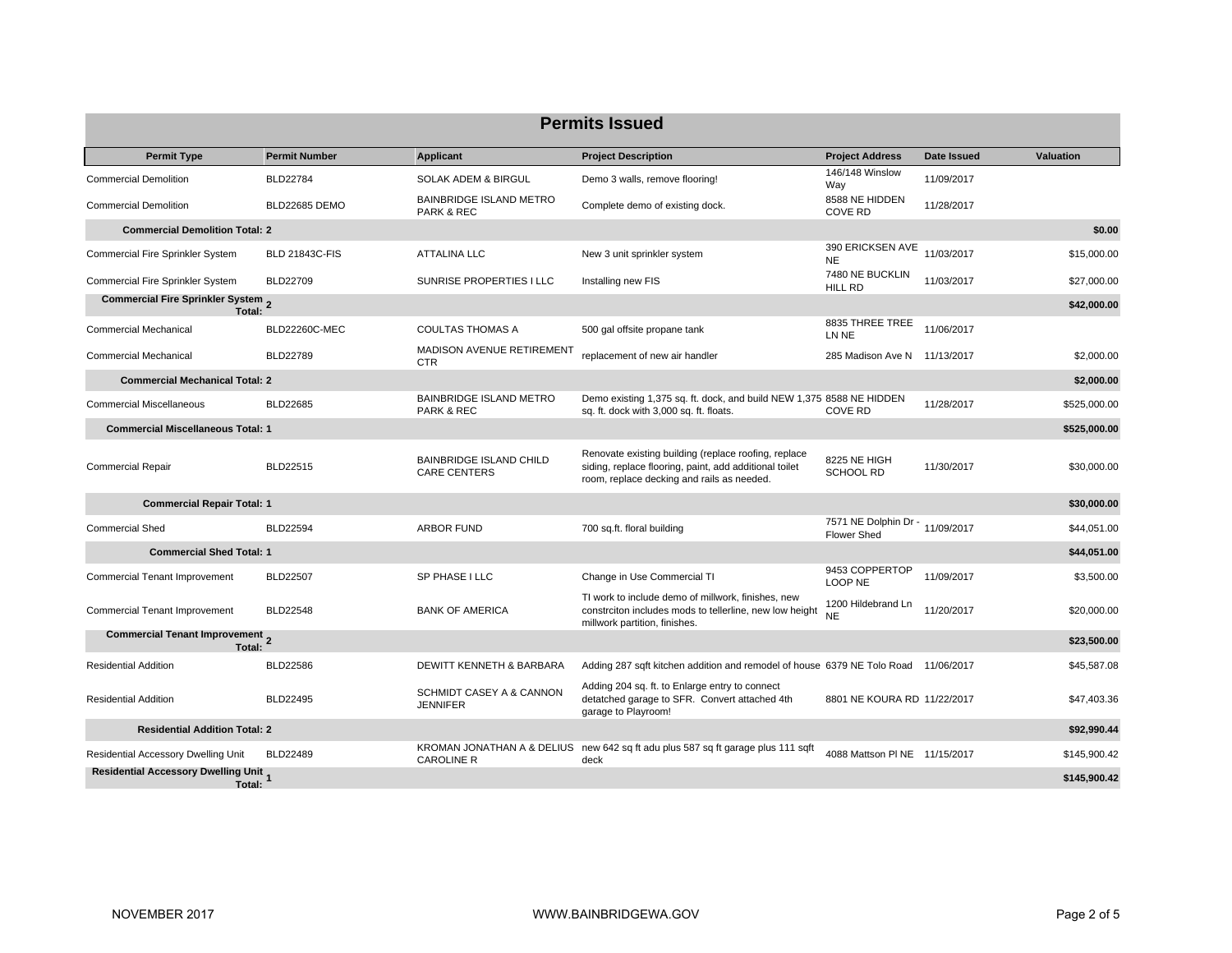| <b>Permits Issued</b>                        |                      |                                                      |                                                                                                                                                                                                                                               |                                              |             |                  |  |  |
|----------------------------------------------|----------------------|------------------------------------------------------|-----------------------------------------------------------------------------------------------------------------------------------------------------------------------------------------------------------------------------------------------|----------------------------------------------|-------------|------------------|--|--|
| <b>Permit Type</b>                           | <b>Permit Number</b> | <b>Applicant</b>                                     | <b>Project Description</b>                                                                                                                                                                                                                    | <b>Project Address</b>                       | Date Issued | <b>Valuation</b> |  |  |
| <b>Residential Alteration</b>                | BLD22743             | <b>BRAITHWAITE WILLIAM M &amp;</b><br>ELIZABETH L    | Reomve & Replace 1 window in same opening.<br>Repalce 1 interior Load Bearing Wall with new Beam.<br>Create opening in inteerior load bearing wall.<br>Refurbrish laundry room. Relocate HVAC System.<br>Replace dishwasher & Clothes washer. | 8395 NE Grizdale Ln 11/09/2017               |             | \$26,220.00      |  |  |
| <b>Residential Alteration</b>                | BLD22786             | HILL LAWRENCE & FRANCESCA                            | Replace 1 window. No size/structural changes.                                                                                                                                                                                                 | 10417 NE<br>Brackenwood Ln                   | 11/09/2017  | \$1,511.83       |  |  |
| <b>Residential Alteration</b>                | <b>BLD22787</b>      | <b>GODWIN GLEN E &amp; KERRI A</b><br><b>TRUSTEE</b> | Replace 11 windows, like for like.                                                                                                                                                                                                            | 1302 Kings PI NW                             | 11/09/2017  | \$7,500.00       |  |  |
| <b>Residential Alteration</b>                | BLD22762             | STORRS, BRUCE & COLLEEN                              | Remodeling 35 sq.ft kitchen and 230 upstairs closet                                                                                                                                                                                           | 10693 NE BYRON<br>DR                         | 11/17/2017  | \$42,092.60      |  |  |
| <b>Residential Alteration</b>                | BLD22220-REV-1       | ALBERT 1/9/2004 FAMILY TRUST                         | Enclose/expand 14 * 8 space on first floor                                                                                                                                                                                                    | 15451 Harvey Rd NE 11/22/2017                |             |                  |  |  |
| <b>Residential Alteration</b>                | BLD22813             | SAJN KIMARA A                                        | Earthquake retro-fit!                                                                                                                                                                                                                         | 5419 Lynwood<br>Center Rd NE                 | 11/28/2017  | \$8,793.00       |  |  |
| <b>Residential Alteration Total: 6</b>       |                      |                                                      |                                                                                                                                                                                                                                               |                                              |             | \$86,117.43      |  |  |
| <b>Residential Demolition</b>                | <b>BLD22772</b>      | Aurora Florialis                                     | Demo of existing 748 sq ft garage.                                                                                                                                                                                                            | 379 Eakin Dr NW                              | 11/03/2017  |                  |  |  |
| <b>Residential Demolition Total: 1</b>       |                      |                                                      |                                                                                                                                                                                                                                               |                                              |             | \$0.00           |  |  |
| Residential Grading and Fill                 | BLD22673             | SCHICK BRADLEY M & JULIE A                           | Grade existing gravel road, add gravel & compact.                                                                                                                                                                                             | 9387 NE YAMA<br><b>RIDGE LN</b>              | 11/02/2017  |                  |  |  |
| <b>Residential Grading and Fill Total: 1</b> |                      |                                                      |                                                                                                                                                                                                                                               |                                              |             | \$0.00           |  |  |
| <b>Residential Garage</b>                    | BLD22576             | REIJNEN CO, THE                                      | Building a New Detached Garage with 2nd story<br>UNHEATED Rec Room above and a 5600 sq. ft.<br>Covered Sports Court.                                                                                                                          | 11041 NE BOULDER 11/21/2017<br>PL            |             | \$700,099.89     |  |  |
| <b>Residential Garage</b>                    | <b>BLD22581</b>      | CYR DANIEL J                                         | Building a new Detached 2,480 sq. ft. Garage/shop.                                                                                                                                                                                            | 6627 NE MARSHALL 11/28/2017<br><b>RD</b>     |             | \$156,066.40     |  |  |
| <b>Residential Garage Total: 2</b>           |                      |                                                      |                                                                                                                                                                                                                                               |                                              |             | \$856,166.29     |  |  |
| <b>Residential Generator</b>                 | <b>BLD22781</b>      | <b>ISAF JAMES T &amp; AILENE M</b>                   | Installation of generator and 500 gal LP Tank                                                                                                                                                                                                 | 6420 NE Tara Ln                              | 11/07/2017  |                  |  |  |
| <b>Residential Generator Total: 1</b>        |                      |                                                      |                                                                                                                                                                                                                                               |                                              |             | \$0.00           |  |  |
| <b>Residential Guest House</b>               | BLD22559             | Michael Boyle and Diane Frank                        | Building a New 886 sq. ft. guest house with a 918 sq.<br>ft. deck                                                                                                                                                                             | 10017 NE DAY RD E 11/06/2017                 |             | \$198,501.98     |  |  |
| <b>Residential Guest House Total: 1</b>      |                      |                                                      |                                                                                                                                                                                                                                               |                                              |             | \$198,501.98     |  |  |
| Residential Mechanical                       | BLD22764             | WILLINGHAM WALKER D JR &<br><b>CLAWSON MOLLY G</b>   | Remove and Replace existing HVAC system.                                                                                                                                                                                                      | 9875 Sportsman Club 11/01/2017<br>Rd NE      |             |                  |  |  |
| Residential Mechanical                       | <b>BLD22773</b>      | HURLOW ROBERT S & SHARMAN<br>ĸ                       | Replace existing heat pump.                                                                                                                                                                                                                   | 7812 NE Yeomalt<br>Point Dr                  | 11/07/2017  |                  |  |  |
| <b>Residential Mechanical</b>                | <b>BLD22774</b>      | DIR DALE B & BILLIE S                                | Replacement furnace and heat pump                                                                                                                                                                                                             | 13364 Bridgestone Ct 11/07/2017<br><b>NE</b> |             |                  |  |  |
| Residential Mechanical                       | <b>BLD22775</b>      | FOE DANIEL G                                         | Replacement of Furnace and Heat pump                                                                                                                                                                                                          | 10700 NE Torvanger<br>Rd                     | 11/07/2017  |                  |  |  |
| Residential Mechanical                       | BLD22776             |                                                      | SLYE JASON & SAMMONS EMILIE Replacement furnace and heat pump                                                                                                                                                                                 | 10035 NE Lafayette<br>Ave                    | 11/07/2017  |                  |  |  |
| Residential Mechanical                       | BLD22785             | ANDERSON FRANK & BARBARA Replace Residential Furnace |                                                                                                                                                                                                                                               | 13230 NORTH<br><b>MADISON AVE NE</b>         | 11/09/2017  |                  |  |  |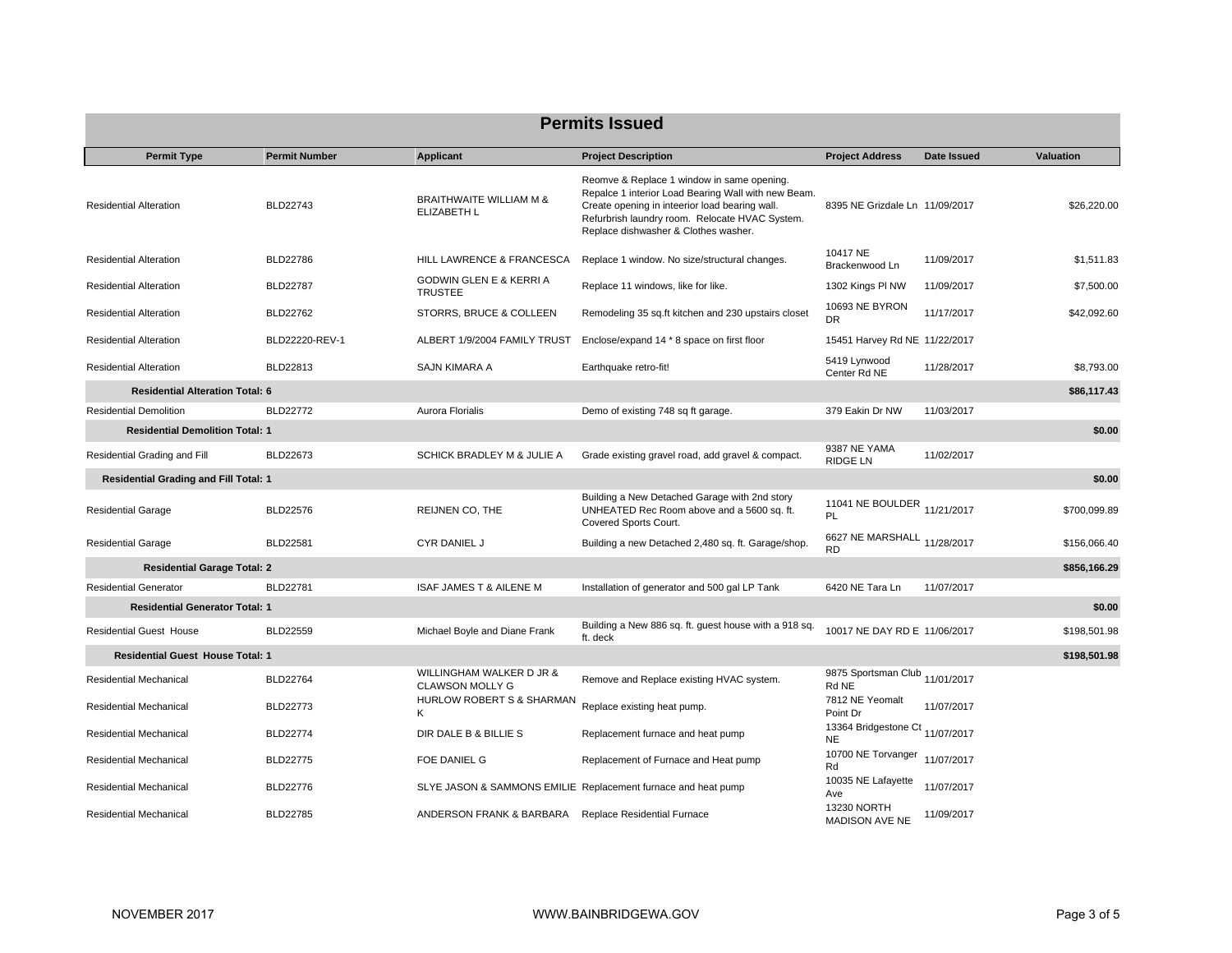| <b>Permits Issued</b>                      |                      |                                               |                                                                                                                                                                                                                           |                                             |             |                  |  |  |
|--------------------------------------------|----------------------|-----------------------------------------------|---------------------------------------------------------------------------------------------------------------------------------------------------------------------------------------------------------------------------|---------------------------------------------|-------------|------------------|--|--|
| <b>Permit Type</b>                         | <b>Permit Number</b> | Applicant                                     | <b>Project Description</b>                                                                                                                                                                                                | <b>Project Address</b>                      | Date Issued | <b>Valuation</b> |  |  |
| <b>Residential Mechanical</b>              | <b>BLD22788</b>      | EHRLICH ARIEL R & LOGGHE<br><b>RONALD S</b>   | Install new air handler in existing attic                                                                                                                                                                                 | 10472 NE Sunrise<br>Bluff Ln                | 11/13/2017  |                  |  |  |
| Residential Mechanical                     | <b>BLD22790</b>      | DWYER MICHAEL D                               | Remove and replace existing Heat Pump System.                                                                                                                                                                             | 6337 NE Hidden<br>Cove Rd                   | 11/13/2017  |                  |  |  |
| Residential Mechanical                     | BLD22795             | <b>GARCIA MARC P &amp; KAARIN M</b>           | Install New Heat Pump                                                                                                                                                                                                     | 13382 Hidden Cove<br>Ln NE                  | 11/15/2017  |                  |  |  |
| <b>Residential Mechanical</b>              | <b>BLD22765</b>      | <b>DOUGLASS GENEVIEVE</b><br>JACQUELINE &     | Installing new Generator and 1,000 gallon Undergrounc 9780 Mandus Olson<br>LP Tank                                                                                                                                        | Rd NE                                       | 11/16/2017  |                  |  |  |
| Residential Mechanical                     | BLD22803             | <b>ARTHUR Abbott</b>                          | New generator and 500 gal propane tank                                                                                                                                                                                    | 2970 Pleasant Beach<br>Dr NE                | 11/17/2017  |                  |  |  |
| Residential Mechanical                     | <b>BLD22807</b>      |                                               | ARTHUR WILLIAM T & GENEVA A Remove and replace existing HVAC system.                                                                                                                                                      | 8500 JENNIE AVE<br><b>NE</b>                | 11/20/2017  |                  |  |  |
| <b>Residential Mechanical</b>              | BLD22810             |                                               | LINDSEY PETER A & MARIANNE P Remove and Replace existing Hot Water Hearter                                                                                                                                                | 14543 Misty Vale PI<br><b>NE</b>            | 11/21/2017  |                  |  |  |
| Residential Mechanical                     | BLD22811             | <b>GRAY ALISON &amp; DAVID</b>                | Installing 2 new mini-split heat pumps.                                                                                                                                                                                   | 9402 Moran Rd NE                            | 11/21/2017  |                  |  |  |
| <b>Residential Mechanical</b>              | BLD22814             | DAHN JON OLUF                                 | Fireplace rebuild with new gas fireplace and new LP<br>tank                                                                                                                                                               | 7079 NE BAY HILL<br><b>RD</b>               | 11/27/2017  |                  |  |  |
| <b>Residential Mechanical Total: 15</b>    |                      |                                               |                                                                                                                                                                                                                           |                                             |             | \$0.00           |  |  |
| Residential Miscellaneous                  | <b>BLD22725</b>      | PUTNAM JUDITH J                               | Install new Crawlspace Access Door                                                                                                                                                                                        | 339 High School Rd<br><b>NE</b>             | 11/09/2017  | \$1,850.00       |  |  |
| <b>Residential Miscellaneous</b>           | BLD22609             | KING CHARLES ROBINSON III                     | Repair existing ramp and float (no change in size or<br>shape)                                                                                                                                                            | 15031 Skogen Lane 11/27/2017                |             | \$2,500.00       |  |  |
| <b>Residential Miscellaneous Total: 2</b>  |                      |                                               |                                                                                                                                                                                                                           |                                             |             | \$4,350.00       |  |  |
| <b>Residential Re-Roof</b>                 | BLD22779             | PERRY ALAN & ALI                              | Remove apprx 28 squares of comp roofing and<br>replace with composition roofing.                                                                                                                                          | 8908 Fletcher Blvd<br><b>NE</b>             | 11/07/2017  | \$3,080.00       |  |  |
| <b>Residential Re-Roof Total: 1</b>        |                      |                                               |                                                                                                                                                                                                                           |                                             |             | \$3,080.00       |  |  |
| <b>Residential Repair</b>                  | BLD22536             | MCDEVITT MARGARET T                           | Repairing existing foundation! "Installing pin piles<br>underneath existing single family structures to stabilize 6670 NE BAYVIEW<br>the foundation per Engineer Drawings. No addition,<br>remodels or new construction." | <b>BLVD</b>                                 | 11/15/2017  | \$33,192.00      |  |  |
| <b>Residential Repair Total: 1</b>         |                      |                                               |                                                                                                                                                                                                                           |                                             |             | \$33,192.00      |  |  |
| <b>Residential Retaining Wall</b>          | BLD21024RET          | BLACKWOOD HOLDINGS III LLC                    | Retaining wall for Driveway - Lot A                                                                                                                                                                                       | 11507 Blue Heron Ln 11/29/2017<br><b>NE</b> |             | \$5,000.00       |  |  |
| <b>Residential Retaining Wall</b>          | BLD21025RET          | BLACKWOOD HOLDINGS III LLC                    | Retaining walls for Driveway - LOT B                                                                                                                                                                                      | 11505 BLUE HERON 11/29/2017<br>LN NE        |             | \$12,000.00      |  |  |
| <b>Residential Retaining Wall Total: 2</b> |                      |                                               |                                                                                                                                                                                                                           |                                             |             | \$17,000.00      |  |  |
| Residential Single Family Residence        | <b>BLD22321</b>      | FREESTONE FOX LLC                             | New construction SFR. 4 bedroom, 3 bath. 1574sqft<br>main floor, 1715sqft second floor, 474sqft garage,<br>744sqft patio.                                                                                                 | 617 LANDMARK CT<br><b>NE</b>                | 11/06/2017  | \$599,073.50     |  |  |
| <b>Residential Single Family Residence</b> | <b>BLD22457</b>      | BECKMAN KARA A TREMBLEY &<br><b>WILLIAM C</b> | New construction SFR. 3 bedroom, 3 bath. 2347sqft<br>main floor, 1871sqft second floor, 594sqft basement,<br>616sqft garage, 950sqft deck.                                                                                | 3969 SOUTHERN<br>CROSS RD NE                | 11/07/2017  | \$862,886.46     |  |  |
| Residential Single Family Residence        | <b>BLD22588</b>      | Lawson, Karen                                 | new 3826 sq ft 1st flr, 1073 basement, 738 garage,<br>555 sqft deck                                                                                                                                                       | 3945 SOUTHERN<br>CROSS RD NE                | 11/15/2017  | \$859.525.65     |  |  |